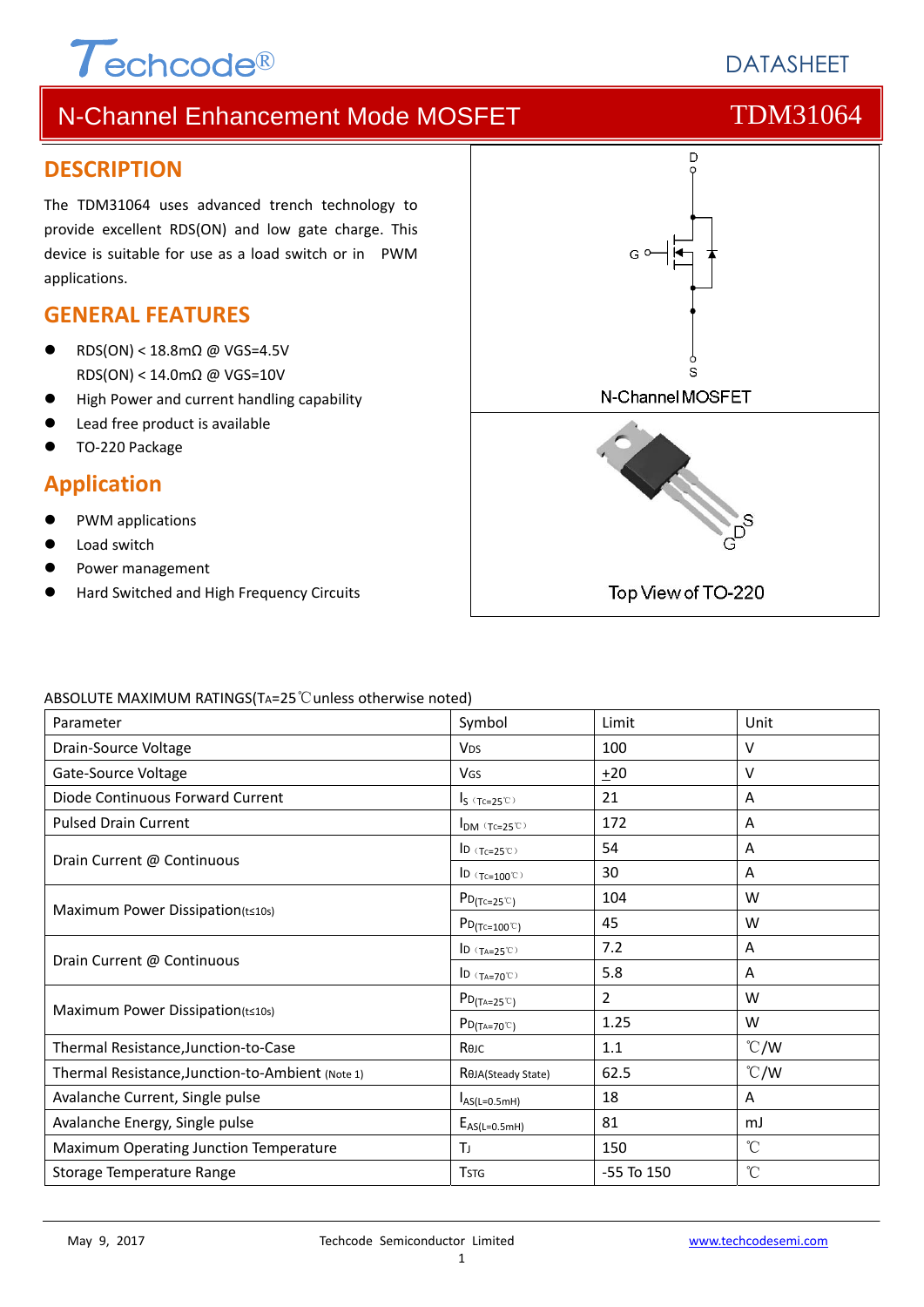

# **ELECTRICAL CHARACTERISTICS (TA=25**℃**unless otherwise noted)**

| Parameter                                 | Symbol                   | Condition                                         | Min                      | Typ            | Max                      | Unit      |  |  |
|-------------------------------------------|--------------------------|---------------------------------------------------|--------------------------|----------------|--------------------------|-----------|--|--|
| OFF CHARACTERISTICS                       |                          |                                                   |                          |                |                          |           |  |  |
| Drain-Source Breakdown Voltage            | <b>BV</b> <sub>DSS</sub> | VGS=0V ID=250µA                                   | 100                      | $\blacksquare$ | $\sim$                   | $\vee$    |  |  |
| Zero Gate Voltage Drain Current           | <b>l</b> <sub>DSS</sub>  | VDS=80V,VGS=0V                                    | $\overline{a}$           | $\blacksquare$ | $\mathbf{1}$             | $\mu$ A   |  |  |
| Gate-Body Leakage Current                 | lgss                     | VGS=±20V,VDS=0V                                   | $\frac{1}{2}$            | $\blacksquare$ | ±100                     | nA        |  |  |
| <b>ON CHARACTERISTICS (Note 2)</b>        |                          |                                                   |                          |                |                          |           |  |  |
| <b>Gate Threshold Voltage</b>             | VGS(th)                  | V <sub>DS</sub> =VGS, I <sub>D</sub> =250µA       | $\mathbf{1}$             | $\overline{2}$ | 3                        | $\vee$    |  |  |
| Drain-Source On-State Resistance          | R <sub>DS</sub> (ON)     | VGS=4.5V, ID=15A                                  | $\overline{a}$           | 14             | 18.8                     | $m\Omega$ |  |  |
|                                           | R <sub>DS</sub> (ON)     | VGS=10V, ID=20A                                   | $\overline{a}$           | 11.2           | 14.0                     | $m\Omega$ |  |  |
| <b>DYNAMIC CHARACTERISTICS (Note3)</b>    |                          |                                                   |                          |                |                          |           |  |  |
| Gate Resistance                           | $R_G$                    | VDS=0V, VGS=0V, F=1.0MHz                          | $\Box$                   | 1.0            | $\omega$                 | Ω         |  |  |
| Input Capacitance                         | Ciss                     | VDS=30V, VGS=0V, F=1.0MHz                         | $\overline{a}$           | 1440           | 1880                     | PF        |  |  |
| <b>Output Capacitance</b>                 | Coss                     |                                                   | L.                       | 405            | $\overline{\phantom{a}}$ | PF        |  |  |
| Reverse Transfer Capacitance              | Crss                     |                                                   | $\overline{a}$           | 30             | $\sim$                   | PF        |  |  |
| <b>SWITCHING CHARACTERISTICS (Note 3)</b> |                          |                                                   |                          |                |                          |           |  |  |
| Turn-on Delay Time                        | td(on)                   | VDS=30V, RL=30 $\Omega$ , VGEN=10V, RG=6 $\Omega$ | $\Box$                   | 16             | 29                       | nS        |  |  |
| Turn-on Rise Time                         | tr                       | $ID=1A$                                           | $\blacksquare$           | $\overline{7}$ | 13                       | nS        |  |  |
| Turn-Off Delay Time                       | td(off)                  |                                                   | $\overline{a}$           | 38             | 69                       | nS        |  |  |
| <b>Turn-Off Fall Time</b>                 | tf                       |                                                   | $\blacksquare$           | 41             | 74                       | nS        |  |  |
| <b>Total Gate Charge</b>                  | Q <sub>g</sub>           | VDS=50V,ID=20A,VGS=10V                            | $\overline{a}$           | 28             | 40                       | nC        |  |  |
| Gate-Source Charge                        | Qgs                      |                                                   | $\blacksquare$           | 4.8            | $\overline{\phantom{a}}$ | nC        |  |  |
| Gate-Drain Charge                         | Qgd                      |                                                   | $\overline{\phantom{a}}$ | 5.8            | $\mathbf{r}$             | nC        |  |  |
| Body Diode Reverse Recovery Time          | Trr                      | IF=20A, $dl/dt=100A/\mu s$                        | $\overline{a}$           | 45             | $\blacksquare$           | nS        |  |  |
| Body Diode Reverse Recovery Charge        | $Q_{rr}$                 |                                                   | $\overline{\phantom{a}}$ | 86             | $\overline{\phantom{a}}$ | nC        |  |  |
| <b>DRAIN-SOURCE DIODE CHARACTERISTICS</b> |                          |                                                   |                          |                |                          |           |  |  |
| Diode Forward Voltage (Note 2)            | <b>V<sub>SD</sub></b>    | VGS=0V, Is=2A                                     |                          | 0.8            | 1.3                      | $\vee$    |  |  |

NOTES:

1. Pulse width limited by max. junction temperature.

2. Pulse Test: Pulse Width  $\leq 300$ μs, Duty Cycle  $\leq 2\%$ .

3. Guaranteed by design, not subject to production testing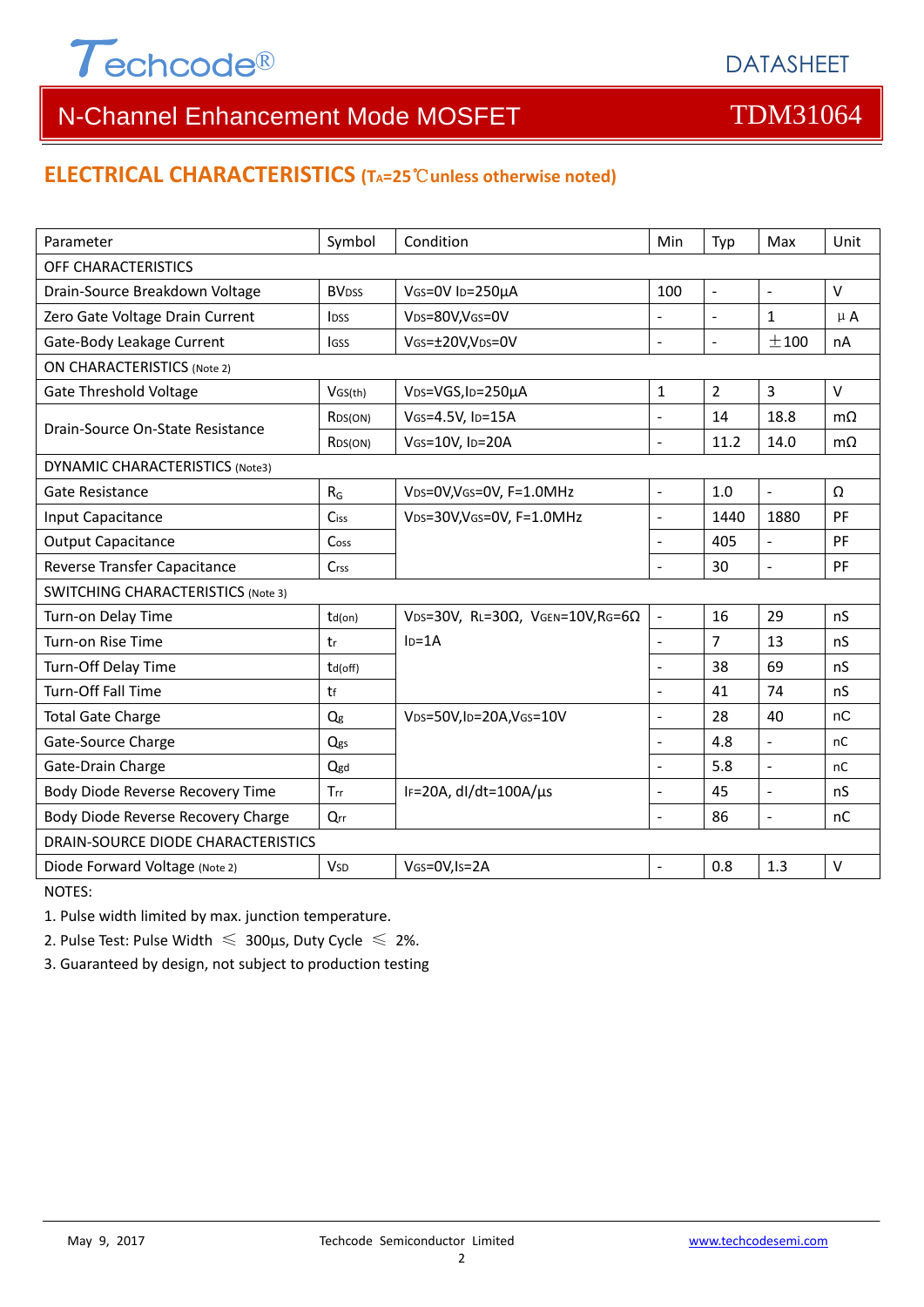

# **Typical Operating Characteristics**



**Safe Operation Area** 



V<sub>DS</sub> - Drain - Source Voltage (V)



T<sub>i</sub>-Junction Temperature

**Thermal Transient Impedance** 



Square Wave Pulse Duration (sec)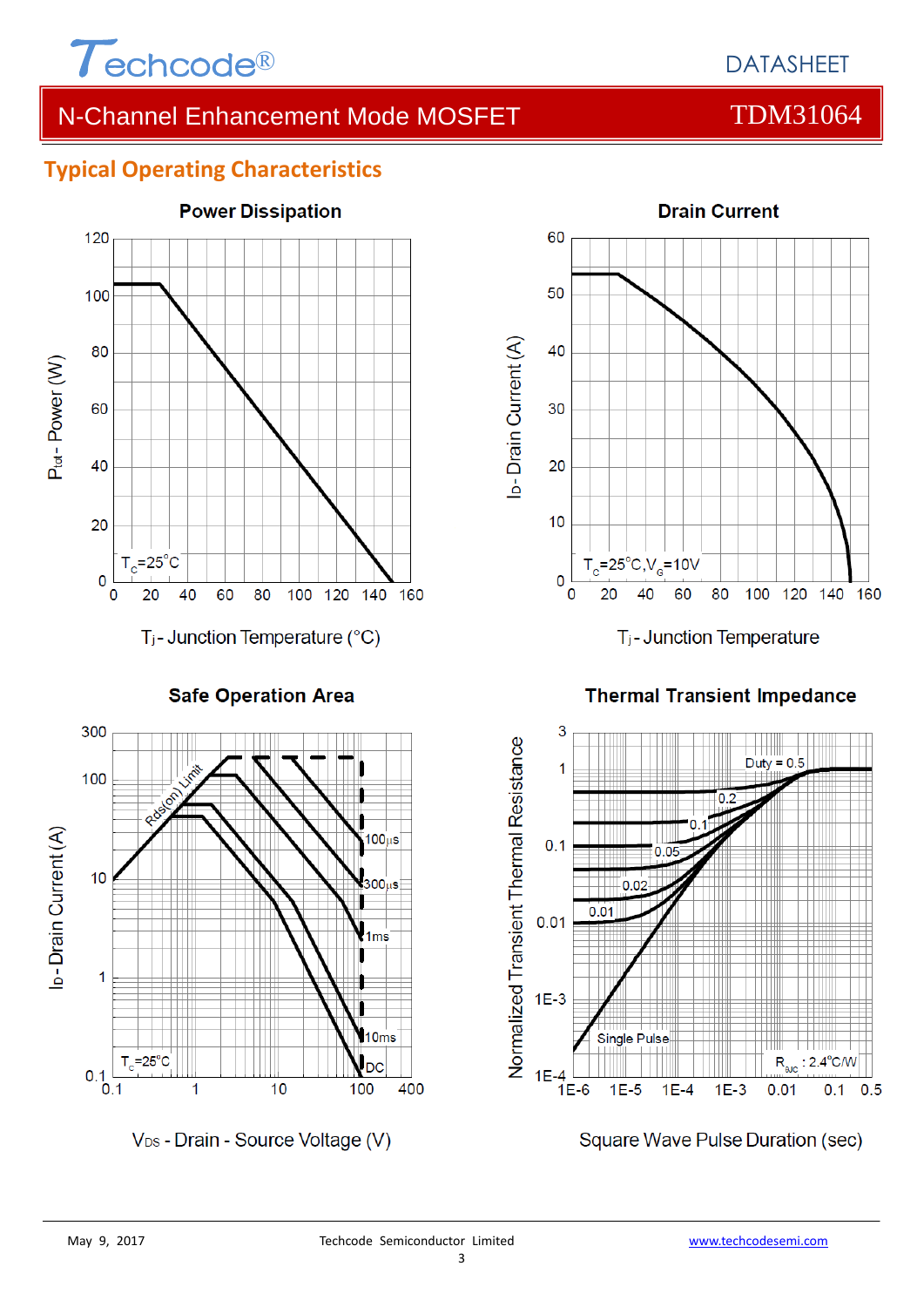

# **Typical Operating Characteristics (Cont.)**



#### **Output Characteristics**

### **Drain-Source On Resistance**



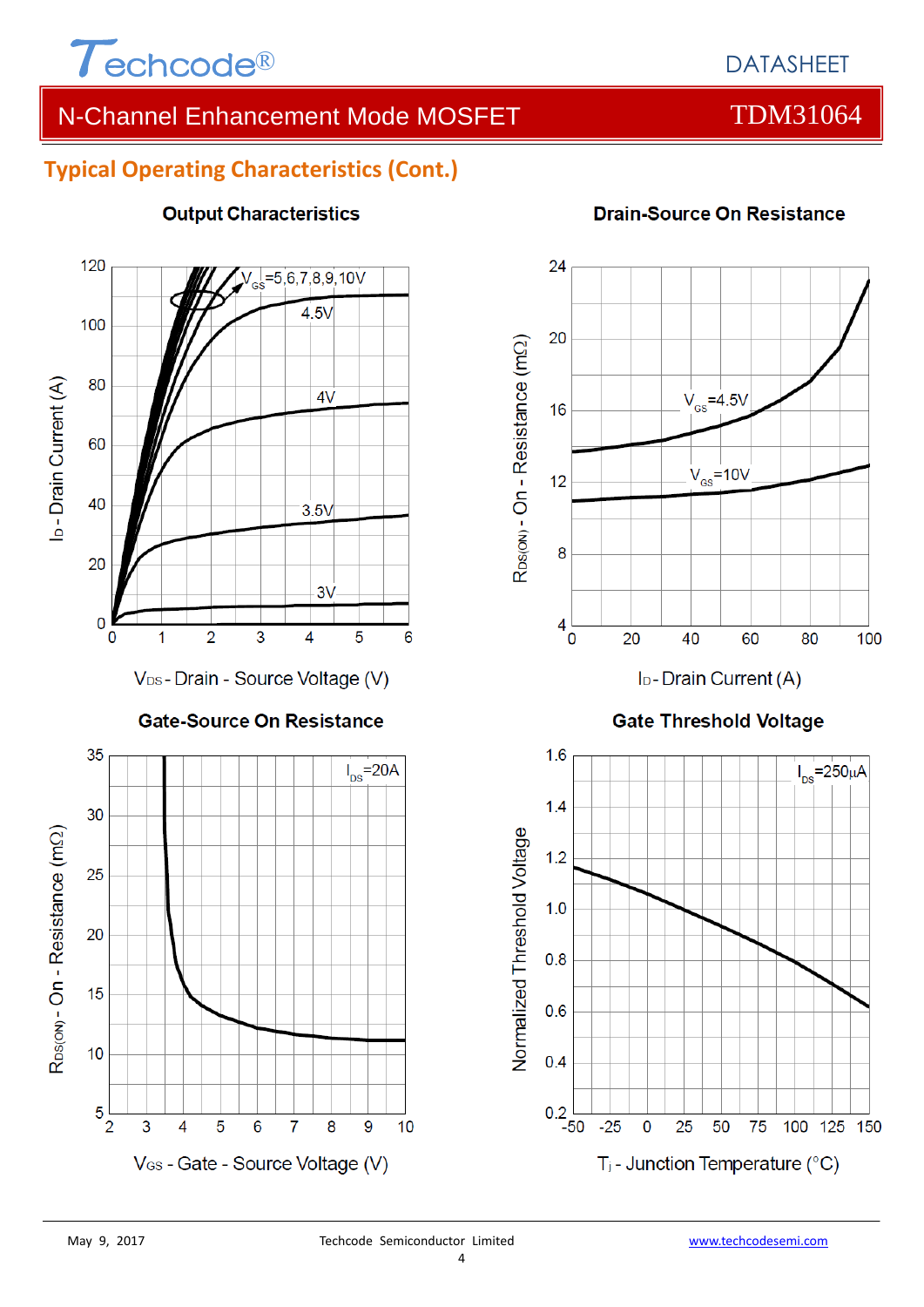

# **Typical Operating Characteristics (Cont.)**



### **Drain-Source On Resistance**



### **Source-Drain Diode Forward**

#### **Gate Charge**

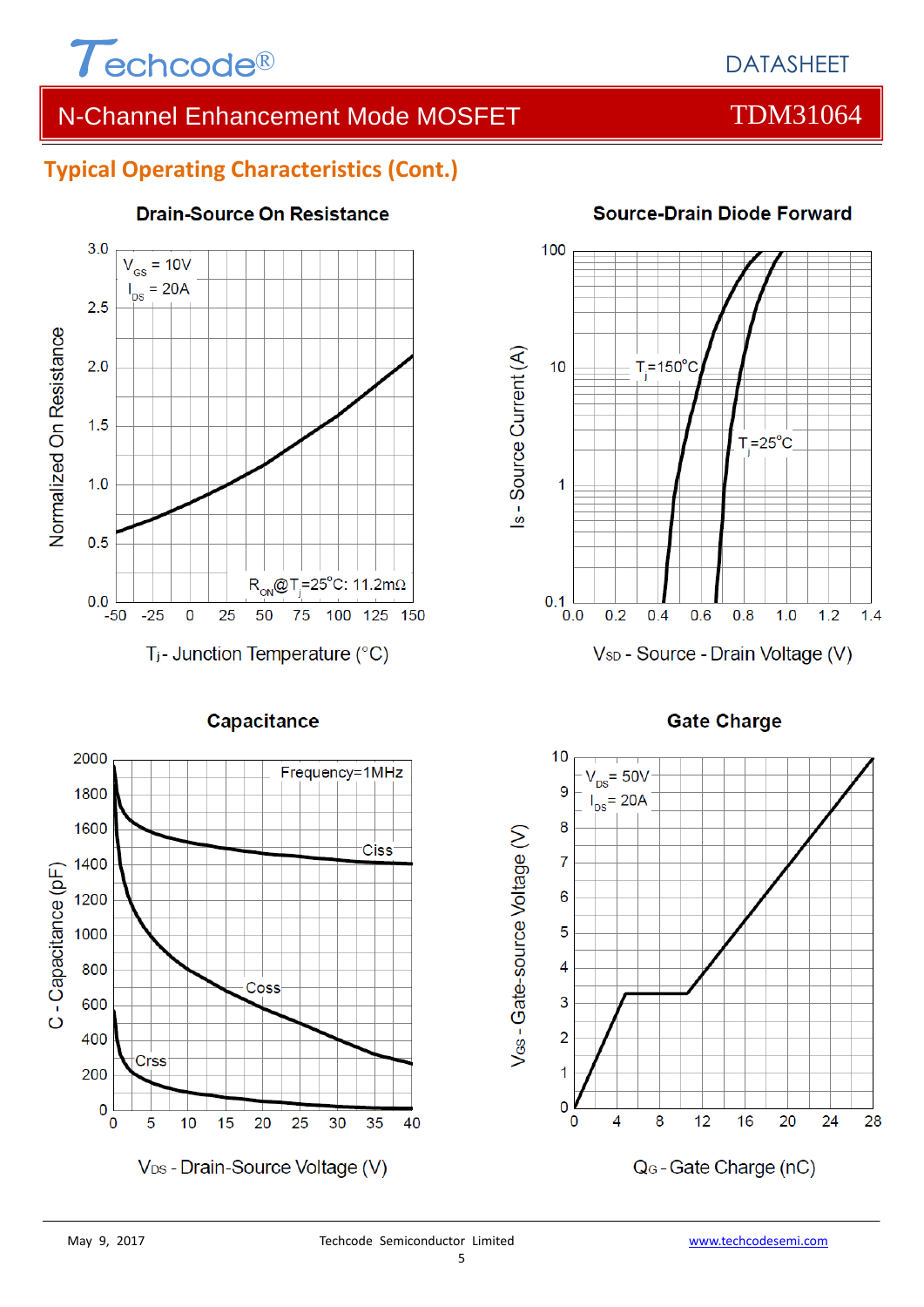

# **Package Information**

TO220 Package





Δ

|             | TO-220             |       |               |       |  |  |
|-------------|--------------------|-------|---------------|-------|--|--|
| ς<br>ΡΟΦΣ≺Ω | <b>MILLIMETERS</b> |       | <b>INCHES</b> |       |  |  |
|             | MIN.               | MAX.  | MIN.          | MAX.  |  |  |
| Α           | 3.56               | 4.83  | 0.140         | 0.190 |  |  |
| A1          | 0.51               | 1.40  | 0.020         | 0.055 |  |  |
| А2          | 2.03               | 2.92  | 0.080         | 0.115 |  |  |
| b           | 0.38               | 1.02  | 0.015         | 0.040 |  |  |
| b2          | 1.14               | 1.78  | 0.045         | 0.070 |  |  |
| c           | 0.36               | 0.61  | 0.014         | 0.024 |  |  |
| D           | 14.22              | 16.51 | 0.560         | 0.650 |  |  |
| D1          | 8.38               | 9.30  | 0.330         | 0.366 |  |  |
| D2          | 12.19              | 13.65 | 0.480         | 0.537 |  |  |
| Е           | 9.65               | 10.67 | 0.380         | 0.420 |  |  |
| E1          | 6.86               | 8.89  | 0.270         | 0.350 |  |  |
| е           | 2.54 BSC           |       | 0.100 BSC     |       |  |  |
| H1          | 5.84               | 6.86  | 0.230         | 0.270 |  |  |
| L           | 12.70              | 14.73 | 0.500         | 0.580 |  |  |
| L1          |                    | 6.35  |               | 0.250 |  |  |
| Р           | 3.53               | 4.09  | 0.139         | 0.161 |  |  |
| Q           | 2.54               | 3.43  | 0.100         | 0.135 |  |  |

**RECOMMENDED LAND PATTERN** 



UNIT: mm

DATASHEET